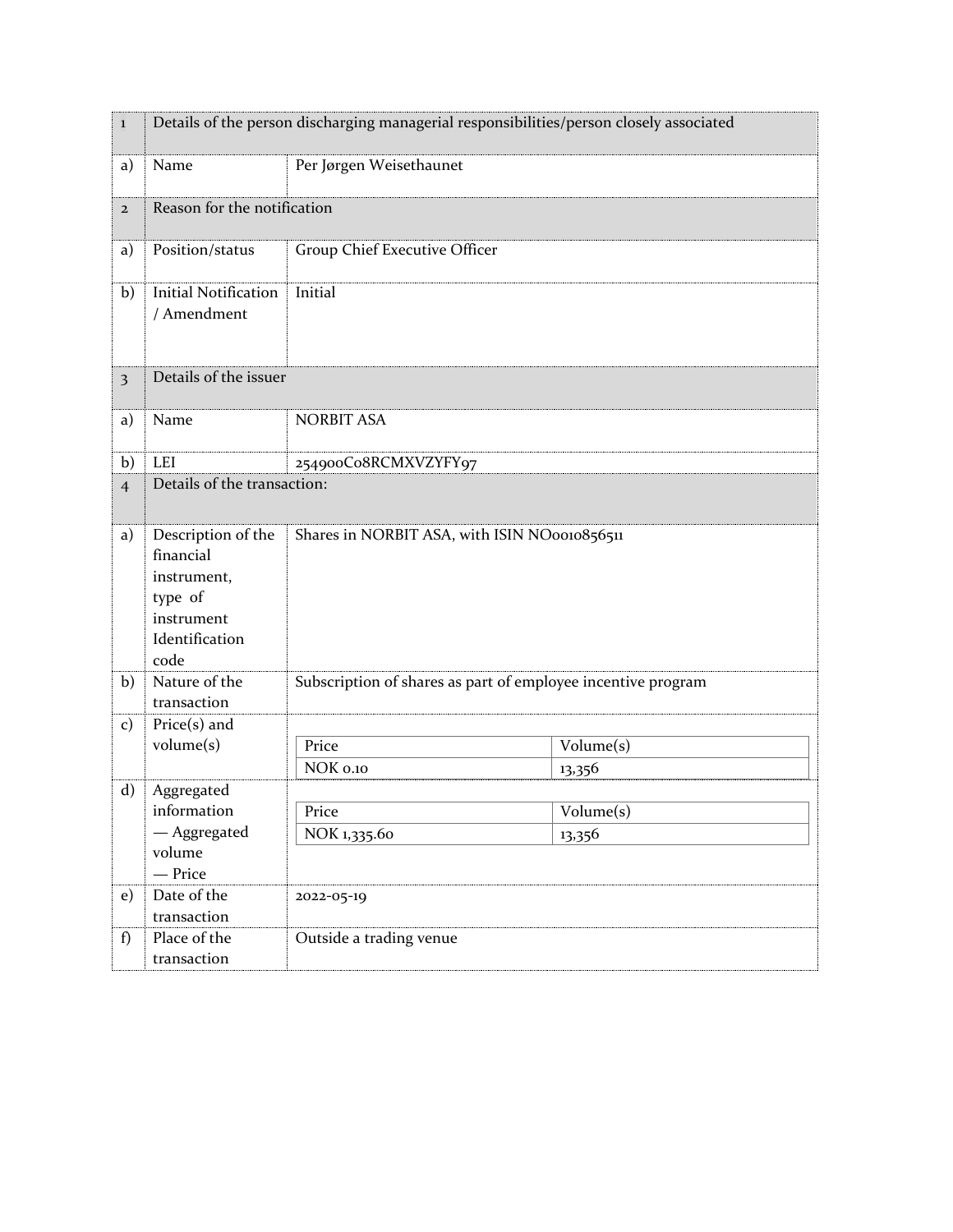| $\bf{l}$                | Details of the person discharging managerial responsibilities/person closely associated           |                                                              |           |  |
|-------------------------|---------------------------------------------------------------------------------------------------|--------------------------------------------------------------|-----------|--|
| a)                      | Name                                                                                              | Per Kristian Reppe                                           |           |  |
| $\mathbf{2}$            |                                                                                                   | Reason for the notification                                  |           |  |
| a)                      | Position/status                                                                                   | Group Chief Financial Officer                                |           |  |
| b)                      | <b>Initial Notification</b><br>/ Amendment                                                        | Initial                                                      |           |  |
| $\overline{\mathbf{3}}$ | Details of the issuer                                                                             |                                                              |           |  |
| a)                      | Name                                                                                              | <b>NORBIT ASA</b>                                            |           |  |
| b)                      | <b>LEI</b>                                                                                        | 254900Co8RCMXVZYFY97                                         |           |  |
| $\overline{4}$          | Details of the transaction:                                                                       |                                                              |           |  |
| a)                      | Description of the<br>financial<br>instrument,<br>type of<br>instrument<br>Identification<br>code | Shares in NORBIT ASA, with ISIN NO0010856511                 |           |  |
| b)                      | Nature of the<br>transaction                                                                      | Subscription of shares as part of employee incentive program |           |  |
| $\mathbf{c})$           | $Price(s)$ and                                                                                    |                                                              |           |  |
|                         | volume(s)                                                                                         | Price                                                        | Volume(s) |  |
|                         |                                                                                                   | NOK 0.10                                                     | 9,052     |  |
| $\mathbf{d}$            | Aggregated                                                                                        |                                                              |           |  |
|                         | information<br>- Aggregated                                                                       | Price                                                        | Volume(s) |  |
|                         | volume                                                                                            | NOK 905.20                                                   | 9,052     |  |
|                         | - Price                                                                                           |                                                              |           |  |
| e)                      | Date of the                                                                                       | 2022-05-19                                                   |           |  |
|                         | transaction                                                                                       |                                                              |           |  |
| f)                      | Place of the                                                                                      | Outside a trading venue                                      |           |  |
|                         | transaction                                                                                       |                                                              |           |  |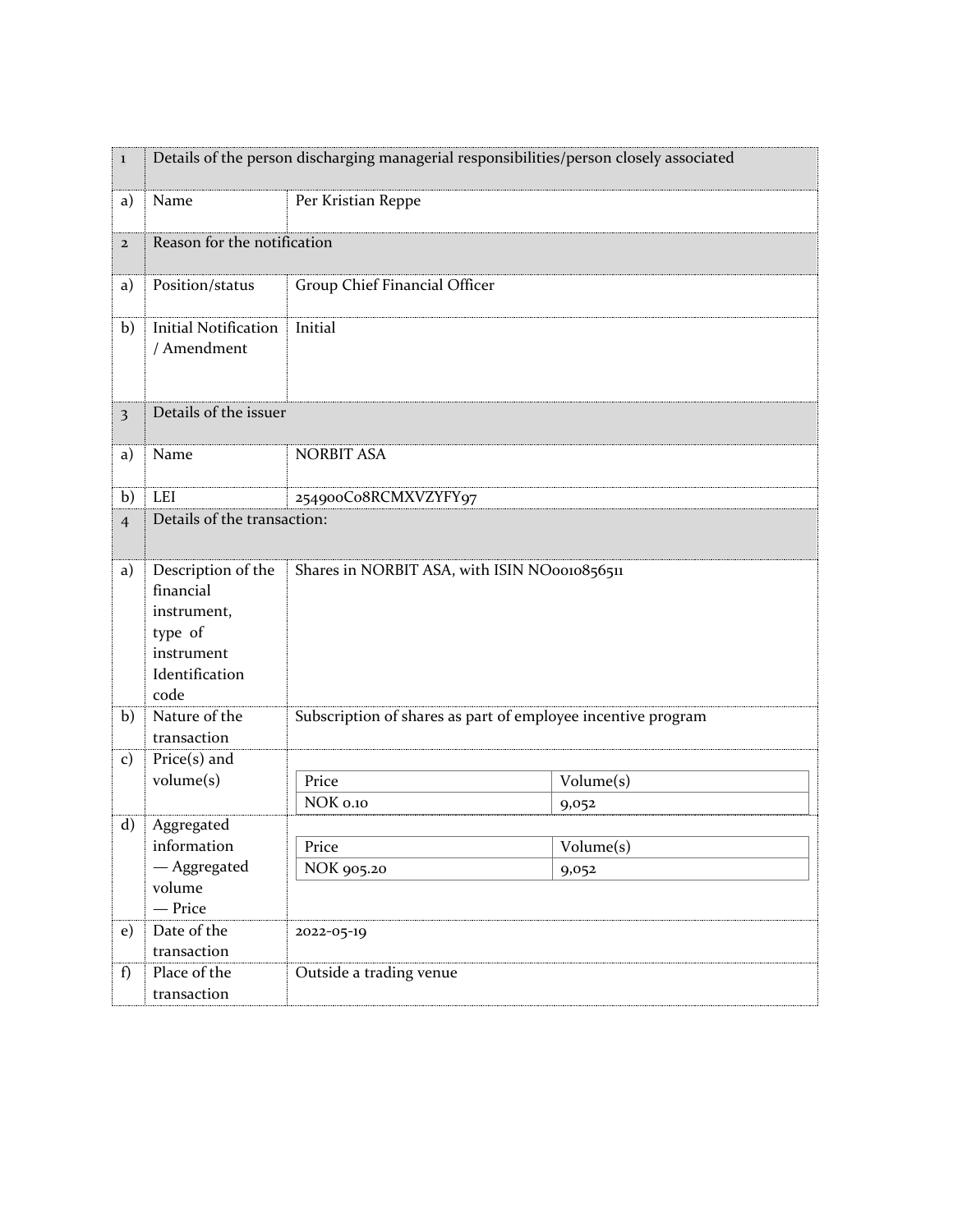| $\bf{l}$                | Details of the person discharging managerial responsibilities/person closely associated           |                                                              |           |  |
|-------------------------|---------------------------------------------------------------------------------------------------|--------------------------------------------------------------|-----------|--|
| a)                      | Name                                                                                              | Peter Tschulik                                               |           |  |
| $\overline{2}$          | Reason for the notification                                                                       |                                                              |           |  |
| a)                      | Position/status                                                                                   | <b>Business Unit Director Connectivity</b>                   |           |  |
| b)                      | <b>Initial Notification</b><br>/ Amendment                                                        | Initial                                                      |           |  |
| $\overline{\mathbf{3}}$ | Details of the issuer                                                                             |                                                              |           |  |
| a)                      | Name                                                                                              | <b>NORBIT ASA</b>                                            |           |  |
| b)                      | LEI                                                                                               | 254900Co8RCMXVZYFY97                                         |           |  |
| $\overline{4}$          | Details of the transaction:                                                                       |                                                              |           |  |
| a)                      | Description of the<br>financial<br>instrument,<br>type of<br>instrument<br>Identification<br>code | Shares in NORBIT ASA, with ISIN NO0010856511                 |           |  |
| b)                      | Nature of the<br>transaction                                                                      | Subscription of shares as part of employee incentive program |           |  |
| $\mathbf{c})$           | $Price(s)$ and                                                                                    |                                                              |           |  |
|                         | volume(s)                                                                                         | Price                                                        | Volume(s) |  |
|                         |                                                                                                   | NOK 0.10                                                     | 7,713     |  |
| $\mathbf{d}$            | Aggregated                                                                                        |                                                              |           |  |
|                         | information                                                                                       | Price                                                        | Volume(s) |  |
|                         | — Aggregated<br>volume                                                                            | NOK 771.30                                                   | 7,713     |  |
|                         | - Price                                                                                           |                                                              |           |  |
| e)                      | Date of the                                                                                       | 2022-05-19                                                   |           |  |
|                         | transaction                                                                                       |                                                              |           |  |
| f)                      | Place of the                                                                                      | Outside a trading venue                                      |           |  |
|                         | transaction                                                                                       |                                                              |           |  |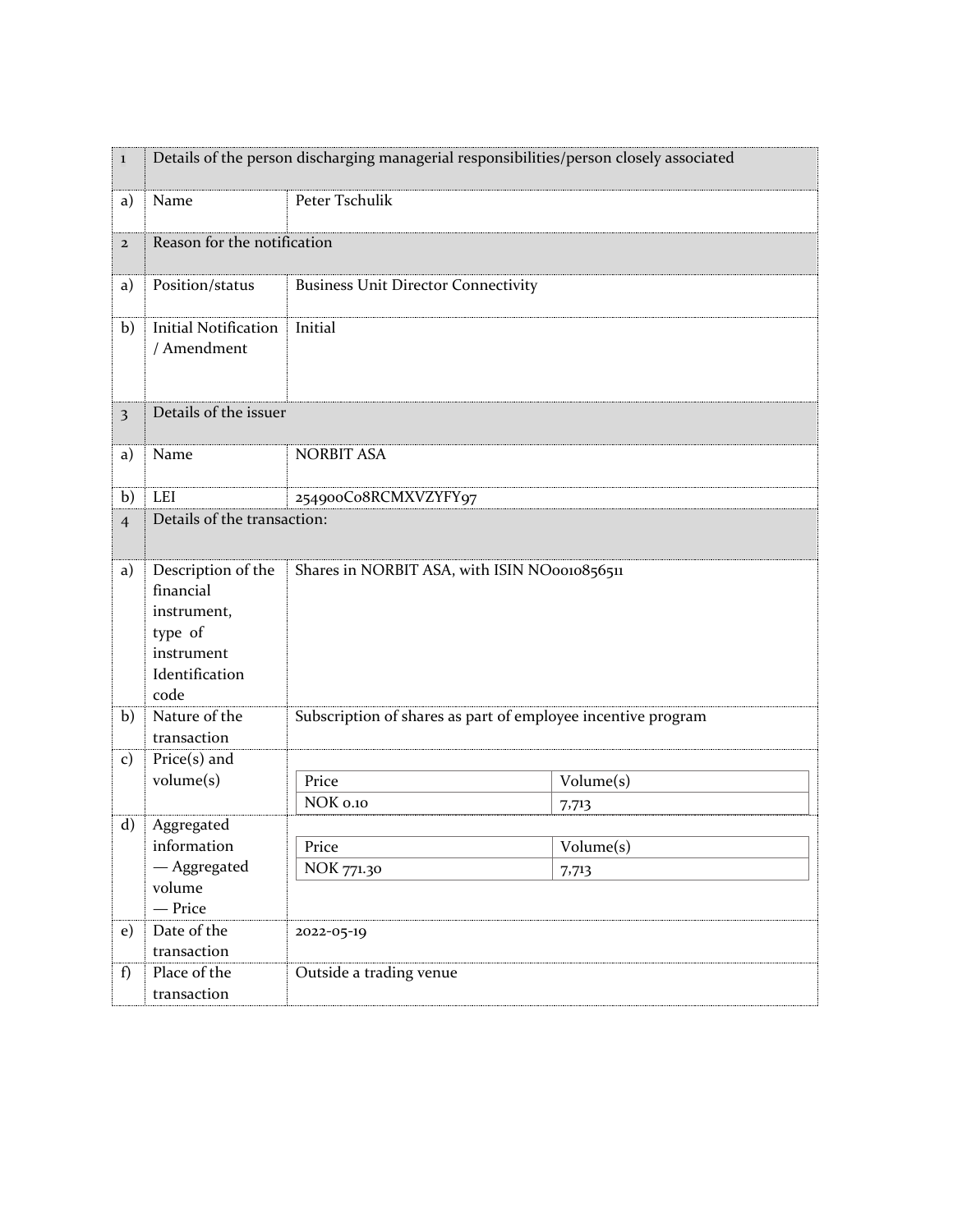| $\bf{l}$                | Details of the person discharging managerial responsibilities/person closely associated           |                                                              |           |  |
|-------------------------|---------------------------------------------------------------------------------------------------|--------------------------------------------------------------|-----------|--|
| a)                      | Name                                                                                              | Peter Eriksen                                                |           |  |
| $\mathbf{2}$            |                                                                                                   | Reason for the notification                                  |           |  |
| a)                      | Position/status                                                                                   | <b>Business Unit Director Oceans</b>                         |           |  |
| b)                      | <b>Initial Notification</b><br>/ Amendment                                                        | Initial                                                      |           |  |
| $\overline{\mathbf{3}}$ | Details of the issuer                                                                             |                                                              |           |  |
| a)                      | Name                                                                                              | <b>NORBIT ASA</b>                                            |           |  |
| b)                      | <b>LEI</b>                                                                                        | 254900Co8RCMXVZYFY97                                         |           |  |
| $\overline{4}$          |                                                                                                   | Details of the transaction:                                  |           |  |
| a)                      | Description of the<br>financial<br>instrument,<br>type of<br>instrument<br>Identification<br>code | Shares in NORBIT ASA, with ISIN NO0010856511                 |           |  |
| b)                      | Nature of the<br>transaction                                                                      | Subscription of shares as part of employee incentive program |           |  |
| $\mathbf{c})$           | $Price(s)$ and                                                                                    |                                                              |           |  |
|                         | volume(s)                                                                                         | Price                                                        | Volume(s) |  |
|                         |                                                                                                   | NOK 0.10                                                     | 14,112    |  |
| $\mathbf{d}$            | Aggregated                                                                                        |                                                              |           |  |
|                         | information<br>- Aggregated                                                                       | Price<br>NOK 1,411.20                                        | Volume(s) |  |
|                         | volume                                                                                            |                                                              | 14,112    |  |
|                         | - Price                                                                                           |                                                              |           |  |
| e)                      | Date of the                                                                                       | 2022-05-19                                                   |           |  |
|                         | transaction                                                                                       |                                                              |           |  |
| f)                      | Place of the                                                                                      | Outside a trading venue                                      |           |  |
|                         | transaction                                                                                       |                                                              |           |  |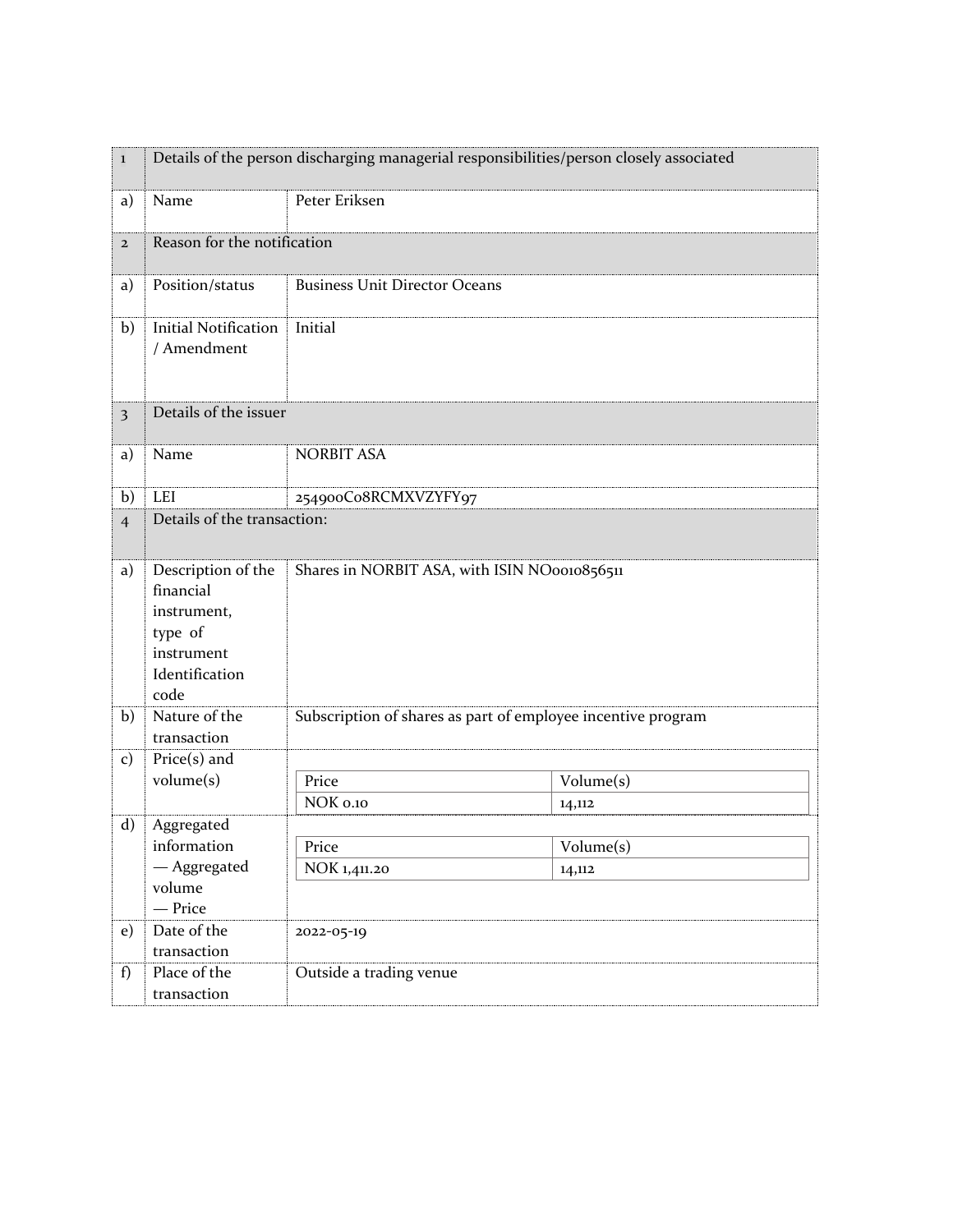| $\bf{l}$                | Details of the person discharging managerial responsibilities/person closely associated           |                                                              |           |  |
|-------------------------|---------------------------------------------------------------------------------------------------|--------------------------------------------------------------|-----------|--|
| a)                      | Name                                                                                              | Stein Martin Beyer                                           |           |  |
| $\mathbf{2}$            |                                                                                                   | Reason for the notification                                  |           |  |
| a)                      | Position/status                                                                                   | Group Chief Operating Officer and Business Unit Director PIR |           |  |
| b)                      | <b>Initial Notification</b><br>/ Amendment                                                        | Initial                                                      |           |  |
| $\overline{\mathbf{3}}$ | Details of the issuer                                                                             |                                                              |           |  |
| a)                      | Name                                                                                              | <b>NORBIT ASA</b>                                            |           |  |
| b)                      | LEI                                                                                               | 254900Co8RCMXVZYFY97                                         |           |  |
| $\overline{4}$          |                                                                                                   | Details of the transaction:                                  |           |  |
| a)                      | Description of the<br>financial<br>instrument,<br>type of<br>instrument<br>Identification<br>code | Shares in NORBIT ASA, with ISIN NO0010856511                 |           |  |
| b)                      | Nature of the<br>transaction                                                                      | Subscription of shares as part of employee incentive program |           |  |
| $\mathbf{c})$           | $Price(s)$ and                                                                                    |                                                              |           |  |
|                         | volume(s)                                                                                         | Price                                                        | Volume(s) |  |
|                         |                                                                                                   | NOK 0.10                                                     | 9,227     |  |
| $\mathbf{d}$            | Aggregated<br>information                                                                         | Price                                                        | Volume(s) |  |
|                         | — Aggregated                                                                                      | NOK 922.70                                                   | 9,227     |  |
|                         | volume<br>- Price                                                                                 |                                                              |           |  |
| e)                      | Date of the                                                                                       | 2022-05-19                                                   |           |  |
|                         | transaction                                                                                       |                                                              |           |  |
| f)                      | Place of the                                                                                      | Outside a trading venue                                      |           |  |
|                         | transaction                                                                                       |                                                              |           |  |